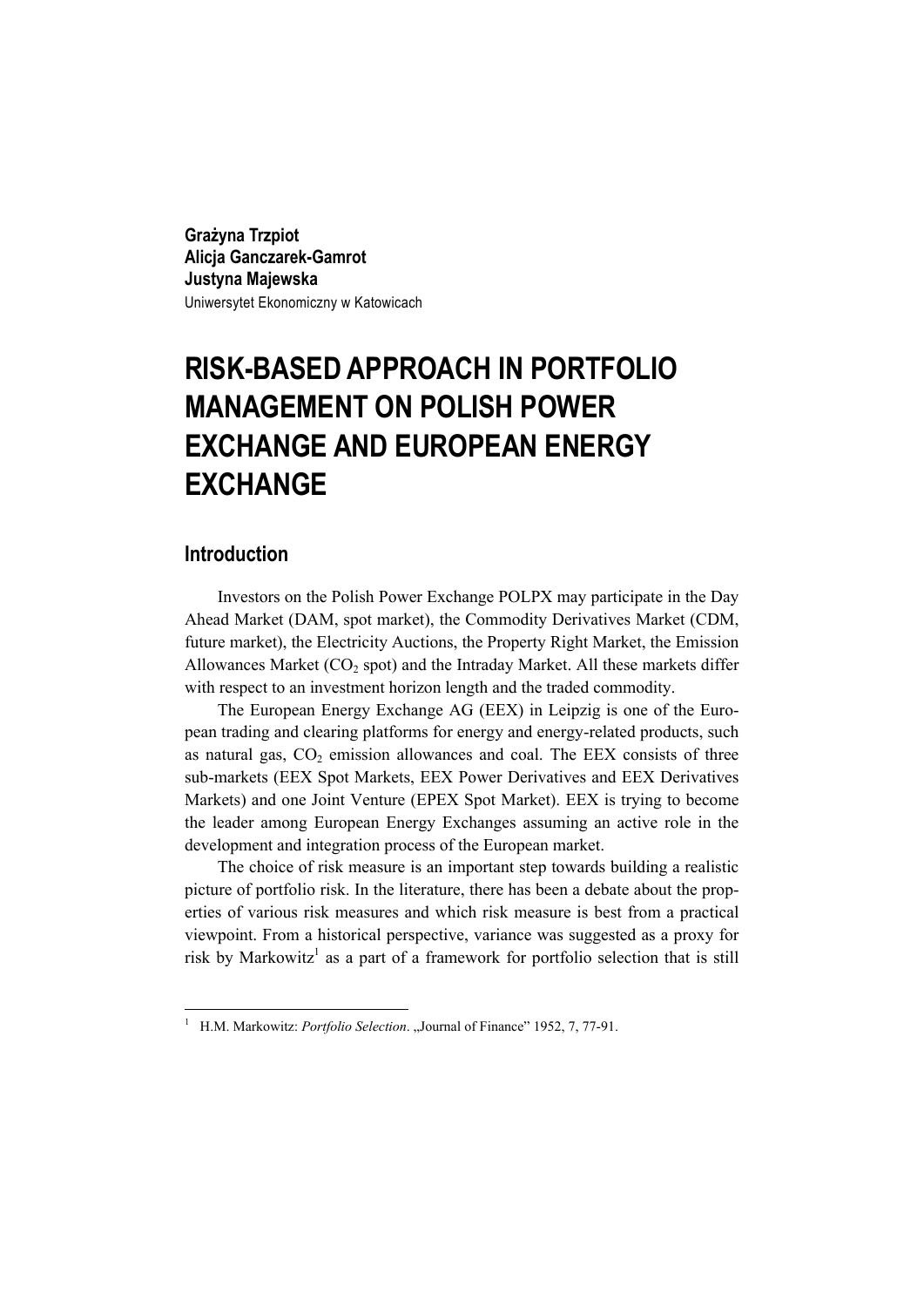widely used by practitioners. The disadvantages of variance as a measure of risk are well documented in the literature.

It has been pointed out in numerous empirical studies that the daily rates return of prices noted on energy markets exhibit autoregressive behavior, clustering of volatility, skewness and fat-tails. These phenomena should be accounted for by the probabilistic model, otherwise the risk measure may be unable to take into account appropriately the probability of extreme events.

In this paper we compare portfolio selection model based on use, as measure of risk, Conditional Value at Risk. We examine portfolios on electric energy spot markets based on linear daily rates of return of prices noted on POLPX and EEX from  $1<sup>st</sup>$  January 2009 to  $13<sup>th</sup>$  March 2013.

## **1. The traditional approach to portfolio optimization**

The fundamental goal of portfolio theory is to optimally allocate investments between different assets. Mean-variance optimization (MVO) is a quantitative tool which allows to make this allocation by considering the trade-off between risk and return.

The classical Markowitz optimization problem, which constitutes the main theoretical background for the modern portfolio theory, is widely described and analyzed in literature, so we just briefly recall the mean-variance problem.

For given *n* risky assets the mean variance portfolio (MV) is the portfolio of assets that minimizes risk measured by the variance of portfolio return for a given covariance matrix  $\Sigma$ . It is a solution to the following problem<sup>2</sup>:

$$
\min \{x^T \sum x\}
$$
  
\n
$$
\max \mu^T x
$$
  
\n
$$
x \in S
$$
\n(1)

where:

x – vector of portfolio weights,

 $\mu$  – vector of contracts means belong to portfolio,

*S* – set of acceptable results,

 $\Sigma$  – covariance matrix.

 $\frac{1}{2}$  Ibid.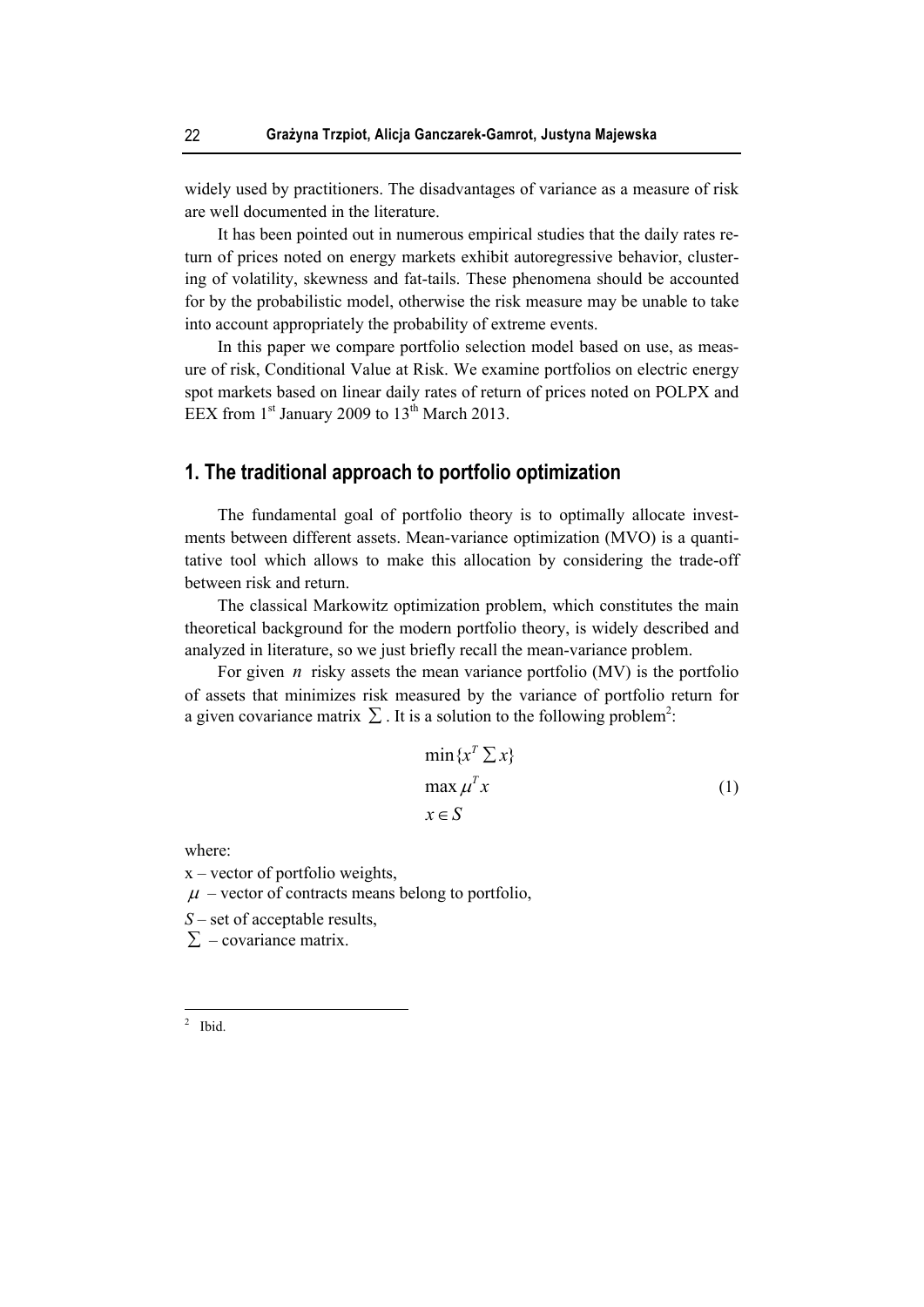The simplest non-empty and bounded set *X* of feasible portfolios are usually considered as:

$$
S = \{x \in \mathfrak{R}^n: \sum_{i=1}^n x_i = 1, \quad x \ge 0\}.
$$

## **2. Downside risk portfolio selection**

Since risk is an asymmetric phenomenon, a true risk measure should focus on the downside only. A risk measure which has been widely accepted since the 1990s is the value-at-risk (VaR). It was first popularized by JP Morgan and later by Risk Metrics Group in their risk management software. VaR became so popular that it was approved by bank regulators as a valid approach for calculating capital reserves needed to cover market risks.

VaR is defined as such loss of value, which is not exceeded with the given probability  $\alpha$  at the given time period  $\Delta t$ , and given as follows<sup>3</sup>:

$$
P(W_{t+\Delta t} \le W_t - VaR_{\alpha}(W)) = \alpha , \qquad (2)
$$

where:

 $W_t$  – a present value,

 $W_{t+\Delta t}$  – a random variable, value at the end of duration of investment.

Equation (#2) describes  $VaR_\alpha$  for short position.  $VaR_\alpha$  answers the question: How much money can we lose over time period  $\Delta t$  with probability  $1-\alpha$ ? The VaR quantity represents the maximum possible loss, which is not exceeded with the probability  $\alpha$ .

For linear rates of return  $VaR_\alpha$  we can write as a percentile of the order  $\alpha$  of rates of return for short position:

$$
P(R_t \leq VaR_{\alpha}(R)) = \alpha \tag{3}
$$

and for long position:

$$
P(R_t \leq VaR_{1-\alpha}(R)) = 1 - \alpha , \qquad (4)
$$

where:

 $\overline{a}$ 

 $t-1$  $t = \frac{P_t - P_{t-1}}{P_{t-1}}$  $R_t = \frac{P_t - P}{P}$ −  $=\frac{P_t - P_{t-1}}{P_t} - a$  linear rate of return of contract,  $P_t$ ,  $P_{t-1}$  – the prices of the instrument.

<sup>3</sup> P. Jorion: *Value at Risk: New Benchmark for Managing Financial Risk* (3rd ed.). McGraw-Hill, 2006.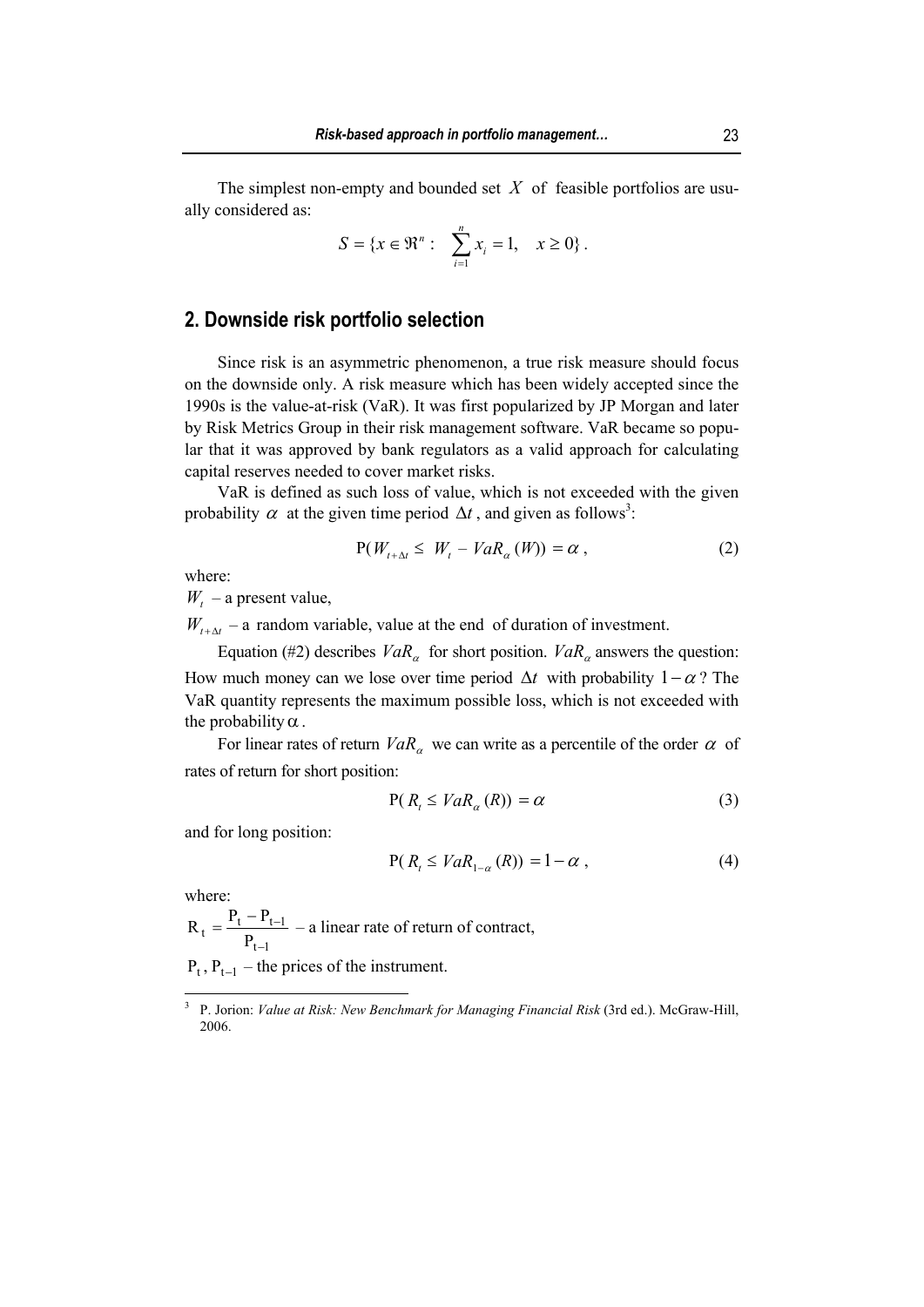It was found out, however, that VaR has an important disadvantage: it is not always subadditive. This means that VaR may be incapable of identifying diversification opportunities. There has been a good deal of criticism of VaR in the literature because of this shortcoming but it remains a widely used method for risk measurement by practitioners mainly because it has an intuitive interpretation and because it is required by regulation.

The fact that VaR may be unable to detect diversification opportunities raised an important debate as to whether it is possible to define a set of desirable properties that a risk measure should satisfy. This is, essentially, an axiomatic approach towards defining risk measures. A set of such properties was given by Artzner et al.<sup>4</sup> who defined axiomatically the family of coherent risk measures.

A representative of coherent risk measures which gained popularity is conditional value-at-risk (CVaR), also known as average value-at-risk or expected tail loss. CVaR is more informative than VaR about extreme losses and is always sub-additive, implying it can always identify diversification opportunities.

The CVaR quantity is the conditional expected loss given the loss strictly exceeds its VaR. In literature CVaR is also called Expected Shortfall  $(ES)^5$ . For short position we can write:

$$
CVaR_{\alpha}(R) = E\{R \mid R \ge VaR_{\alpha}(R)\}.
$$
 (5)

For long position we can write:

 $\overline{a}$ 

$$
CVaR_{1-\alpha}(R) = E\{R \mid R \le VaR_{1-\alpha}(R)\}.
$$
 (6)

CVaR is defined as the mean of the quantile of worst realizations. The definitions ensure that the VaR is never more than the CVaR, so portfolios with low CVaR mast have low VaR as well. Pflug<sup>6</sup> proved that CVaR is a coherent risk measure having the following properties: transition-equivariant, positively homogeneous, convex, monotonic, stochastic dominance of order 1, and monotonic dominance of order  $2^7$ . Moreover, various numerical experiments and studies

<sup>4</sup> P. Artzner, F. Delbaen, J.M. Eber, D. Heath: *Coherent Measures of Risk.* "Mathematical Finance" 1999, 9(3), 203-228. 5 W. Ogryczak, A. Ruszczyński: *Dual Stochastic Dominance and Quantile Risk Measures*. "Interna-

tional Transactions in Operational Research" 2002, 9(5), 661-680; S.A. Heilpern: *Aggregate Dependent Risks – Risk Measure Calculation*. "Mathematical Economics" 2011, 7(14), 108-122. pendent Risks – Risk Measure Calculation. "Mathematical Economics" 2011, 7(14), 108-122.<br><sup>6</sup> G.Ch. Pflug: *Some Remarks on the Value-at-risk and the Conditional Value-at Risk*. In: *Proba-*

*bilistic Constrained Optimization: Methodology and Applications*. Ed. S. Uryasev. Kluwer,

Dordrecht 2000. 7 G.Ch. Pflug: Op. cit.; R.T. Rockafellar, S. Uryasev: *Optimization of Conditional Value-at-Risk*. "The Journal of Risk"  $2000$ ,  $2(3)$ ,  $21-41$ .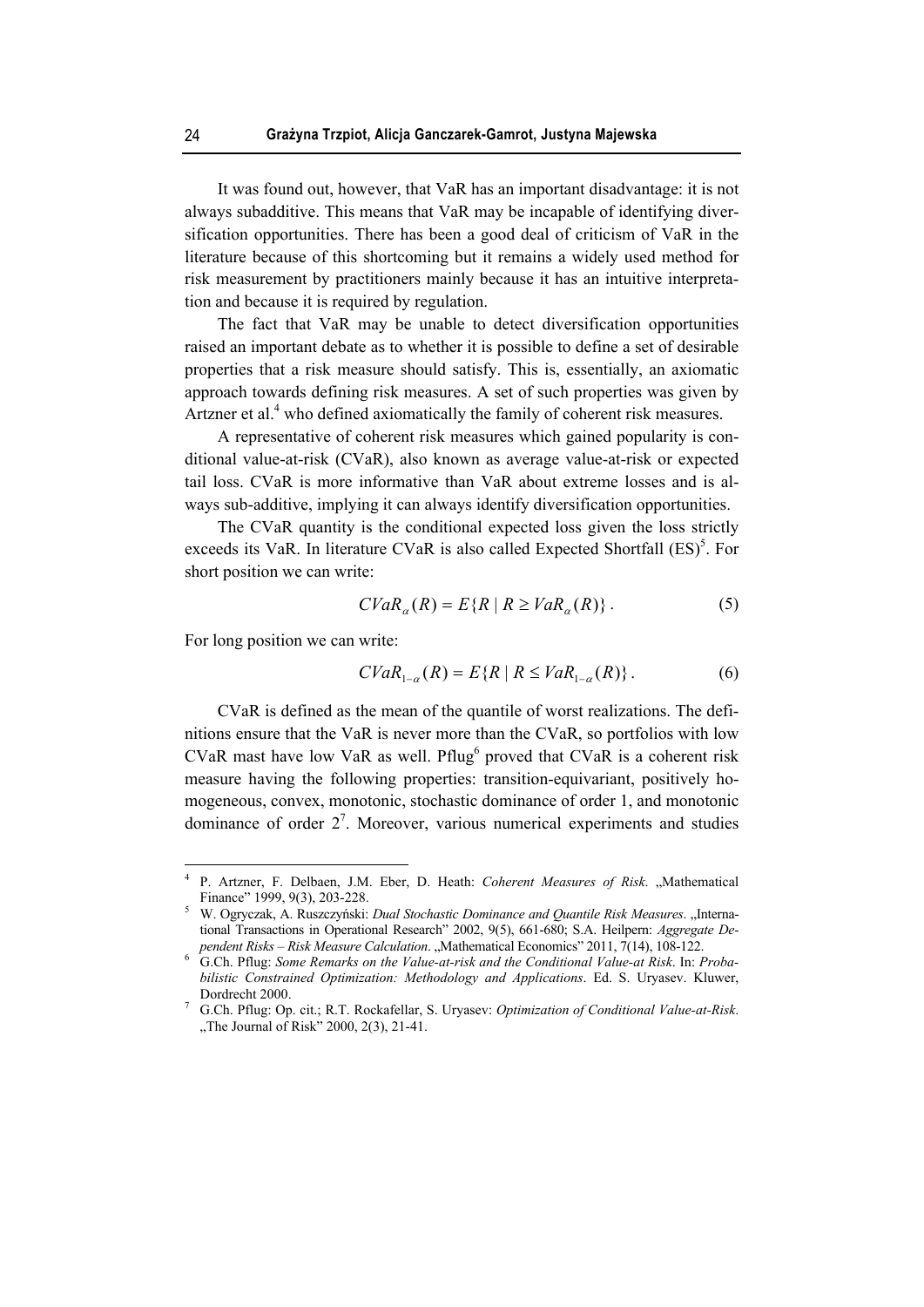considering portfolio optimization with CVaR point out that the minimization of CVaR leads to optimal solutions in terms of the VaR $8$ .

The portfolio selection model is based on two criteria mean-variance portfolio problem $\degree$ :

‒ for short position is given as follows:

$$
\min CVaR_{\alpha} \n\max \mu^{T} x \tag{7} \n x \in S
$$

‒ for long position:

$$
\min CVaR_{1-\alpha} \n\max \mu^{T} x
$$
\n
$$
x \in S
$$
\n(8)

Using results of Steuer et al.<sup>10</sup> the problems  $(\#7)$ - $(\#8)$  may be expressed in the form for short position:

$$
\min | CVaR_{\alpha} - \mu^{T} x |
$$
  
\n
$$
x_{\min} \le x_{i} \le x_{\max}
$$
  
\n
$$
\sum_{i=1}^{m} x_{i} = 1
$$
\n(9)

and for long position:

 $\overline{a}$ 

$$
\min |CVaR_{1-\alpha} - \mu^{T}x|
$$
  

$$
x_{\min} \le x_{i} \le x_{\max}
$$
  

$$
\sum_{i=1}^{m} x_{i} = 1
$$
 (10)

<sup>8</sup> R.T. Rockafellar, S. Uryasev: *Conditional Value-at-Risk for General Loss Distributions*. "Journal of Banking and Finance" 2002, 26(7), 1443-1471; S. Uryasev: *Conditional Value-at-Risk:* 

*Optimization Algorithms and Applications.* "Financial Engineering News" 2000, 14, 1-5.<br><sup>9</sup> R.E. Steuer, Y. Qi, M. Hirscheberger: *Developments in Multi-attribute Portfolio Selection*.

In: *Multiple Criterion Decision Making*. Ed. T. Trzaskalik. UE, Katowice 2006, 251-262. 10 R.E. Steuer, Y. Qi, M. Hirscheberger: *Comparative Issues in Large-scale Mean-variance Efficient Frontier Computation.* "Decision Support Systems" 2011, 51(2), 250-255.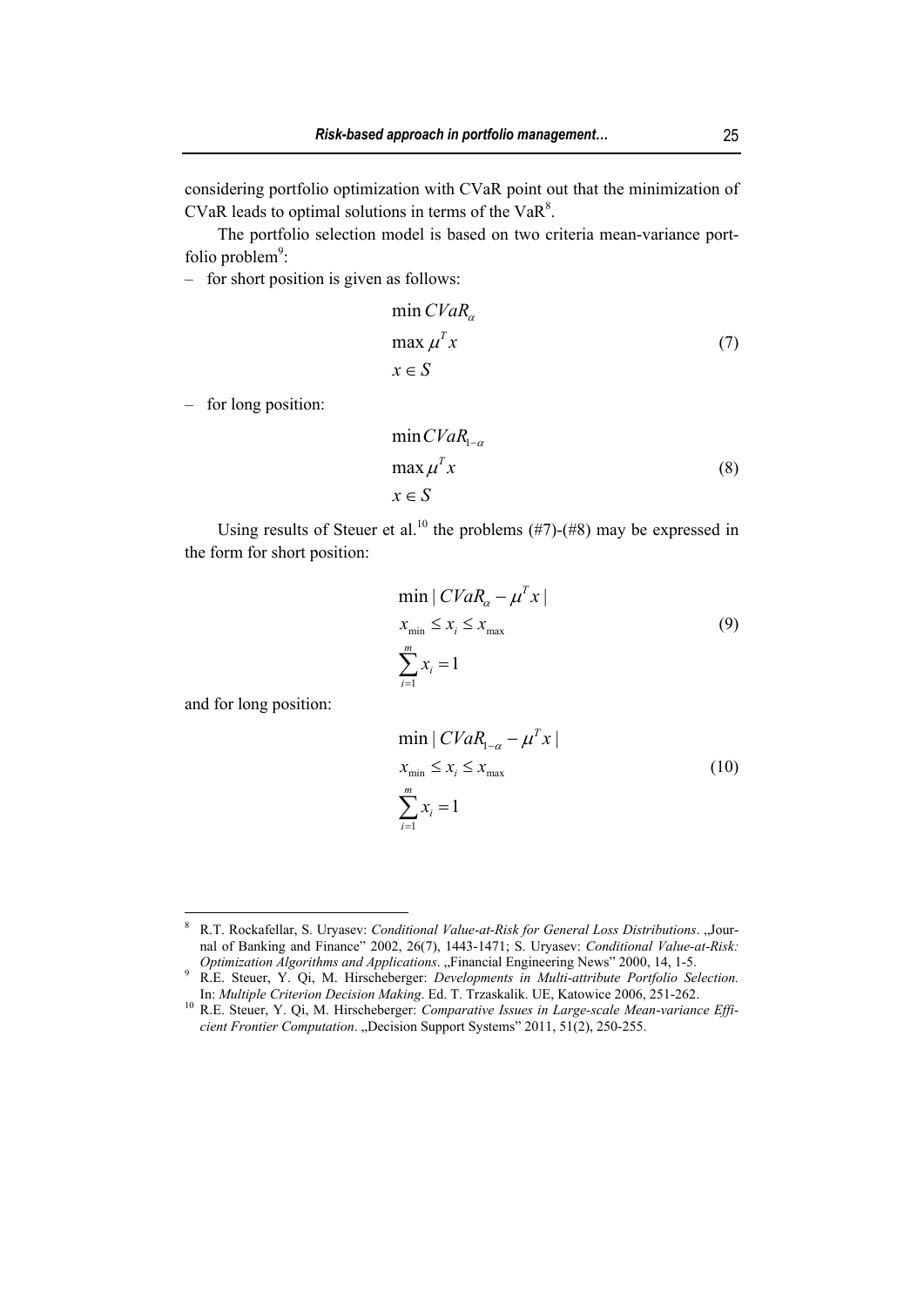## **3. Empirical analysis**

We build portfolios from POLPX and EEX on the basis of daily rates of return of prices from  $1<sup>st</sup>$  January 2009 to  $13<sup>th</sup>$  March 2013, because investors from spot energy markets make trading decision with one day horizon of investment. Because of negative energy prices on EEX linear rates of return were applied. In both analyzed markets investors can buy and sell electric energy in 24 independent contracts. We have observed that distribution of contracts is characterized by very high volatility, asymmetry and is leptokurtic.

We compare risk on portfolios built independently on these two energy markets and portfolios form POLPX and EEX together. We estimate *VaR* and *CVaR* using historical simulation method for  $\alpha = 0.95$ .

In table 1 we presented portfolios for investors who take up long position on POLPX. Based on problem (#10) we built three different portfolios.

Table 1

| Contracts         | Portfolio 1    |              |                | Portfolio 2  |                  |           | Portfolio 3      |                  |           |
|-------------------|----------------|--------------|----------------|--------------|------------------|-----------|------------------|------------------|-----------|
|                   | X              | $X_{min}$    | $X_{max}$      | $\mathbf x$  | $X_{\min}$       | $X_{max}$ | X                | $X_{\min}$       | $X_{max}$ |
|                   | 0,3451         | $\theta$     | 1              | 0,0791       | $\theta$         | 0,0853    | 0,0487           | $\mathbf{0}$     | 0,0583    |
| $\overline{2}$    | 0.012          | $\theta$     | 1              | 0,0824       | $\mathbf{0}$     | 0,0876    | 0,0648           | $\mathbf{0}$     | 0,0477    |
| 3                 | $\mathbf{0}$   | $\mathbf{0}$ | 1              | 0,086        | $\mathbf{0}$     | 0,0816    | 0,0412           | $\mathbf{0}$     | 0,0566    |
| 4                 | $\theta$       | $\theta$     | 1              | 0,0917       | $\theta$         | 0,0888    | 0,0501           | $\theta$         | 0,0568    |
| 5                 | $\theta$       | $\theta$     | 1              | 0,0914       | $\overline{0}$   | 0,0824    | 0,0489           | $\mathbf{0}$     | 0,0574    |
| 6                 | $\overline{0}$ | $\theta$     | $\overline{1}$ | $\theta$     | $\overline{0}$   | 0.0735    | 0,0205           | $\overline{0}$   | 0,0585    |
| 7                 | $\mathbf{0}$   | $\theta$     | 1              | $\mathbf{0}$ | $\mathbf{0}$     | 0.0976    | $\mathbf{0}$     | $\mathbf{0}$     | 0,071     |
| $\overline{8}$    | $\theta$       | $\theta$     | $\mathbf{1}$   | $\theta$     | $\theta$         | 0,0895    | $\theta$         | $\theta$         | 0,0704    |
| 9                 | $\mathbf{0}$   | $\mathbf{0}$ | 1              | $\mathbf{0}$ | $\mathbf{0}$     | 0,0114    | $\boldsymbol{0}$ | $\boldsymbol{0}$ | 0,0744    |
| 10                | $\mathbf{0}$   | $\mathbf{0}$ | 1              | $\theta$     | $\mathbf{0}$     | 0,0939    | $\mathbf{0}$     | $\mathbf{0}$     | 0,0688    |
| 11                | $\mathbf{0}$   | $\mathbf{0}$ | 1              | 0,0124       | $\boldsymbol{0}$ | 0,0951    | $\theta$         | $\mathbf{0}$     | 0,0901    |
| 12                | $\theta$       | $\theta$     | $\mathbf{1}$   | $\theta$     | $\overline{0}$   | 0,0969    | 0.003            | $\theta$         | 0,0719    |
| 13                | $\mathbf{0}$   | $\mathbf{0}$ | $\mathbf{1}$   | $\mathbf{0}$ | $\mathbf{0}$     | 0.0962    | 0,0721           | $\mathbf{0}$     | 0,0612    |
| 14                | $\mathbf{0}$   | $\theta$     | 1              | $\mathbf{0}$ | $\mathbf{0}$     | 0.0958    | $\Omega$         | $\mathbf{0}$     | 0,0708    |
| 15                | $\theta$       | $\mathbf{0}$ | 1              | $\theta$     | 0                | 0,0922    | 0,0576           | $\mathbf{0}$     | 0,0672    |
| 16                | $\mathbf{0}$   | $\mathbf{0}$ | 1              | 0,0252       | $\boldsymbol{0}$ | 0,0892    | 0,0589           | $\boldsymbol{0}$ | 0,0642    |
| 17                | $\mathbf{0}$   | $\mathbf{0}$ | $\mathbf{1}$   | $\mathbf{0}$ | $\overline{0}$   | 0.09      | $\theta$         | $\mathbf{0}$     | 0,065     |
| 18                | $\mathbf{0}$   | $\mathbf{0}$ | 1              | $\Omega$     | $\overline{0}$   | 0.0919    | 0.0677           | $\mathbf{0}$     | 0,0669    |
| 19                | $\theta$       | $\theta$     | $\mathbf{1}$   | 0,0745       | $\overline{0}$   | 0.095     | 0.07             | $\mathbf{0}$     | 0.07      |
| 20                | $\theta$       | $\theta$     | $\mathbf{1}$   | 0.0841       | $\mathbf{0}$     | 0.0989    | 0.0839           | $\mathbf{0}$     | 0,0872    |
| 21                | $\theta$       | $\mathbf{0}$ | 1              | 0.0897       | $\boldsymbol{0}$ | 0.0985    | 0.0575           | $\mathbf{0}$     | 0,0735    |
| 22                | 0,2794         | $\theta$     | $\mathbf{1}$   | 0.0901       | $\overline{0}$   | 0.099     | 0,0862           | $\mathbf{0}$     | 0,0652    |
| 23                | 0,3248         | $\mathbf{0}$ | $\mathbf{1}$   | 0,1035       | $\mathbf{0}$     | 0,1177    | 0,1087           | $\mathbf{0}$     | 0,0873    |
| 24                | 0.0387         | $\mathbf{0}$ | $\mathbf{1}$   | 0.0899       | $\overline{0}$   | 0.0931    | 0.0602           | $\mathbf{0}$     | 0.0683    |
| Objective<br>(#1) | 0,0879         |              |                | 0,1185       |                  |           | 0,1603           |                  |           |
| Mean              | 0,0017         |              |                | 0,0031       |                  |           | 0,0034           |                  |           |
| VaR               | 0,0645         |              |                | 0,0768       |                  |           | 0,1207           |                  |           |
| <b>CVaR</b>       | 0,097          |              |                | 0,1388       |                  |           | 0,1785           |                  |           |
| <b>SD</b>         | 0.0401         |              |                | 0.0602       |                  |           | 0,0618           |                  |           |

Portfolios on POLPX (long position)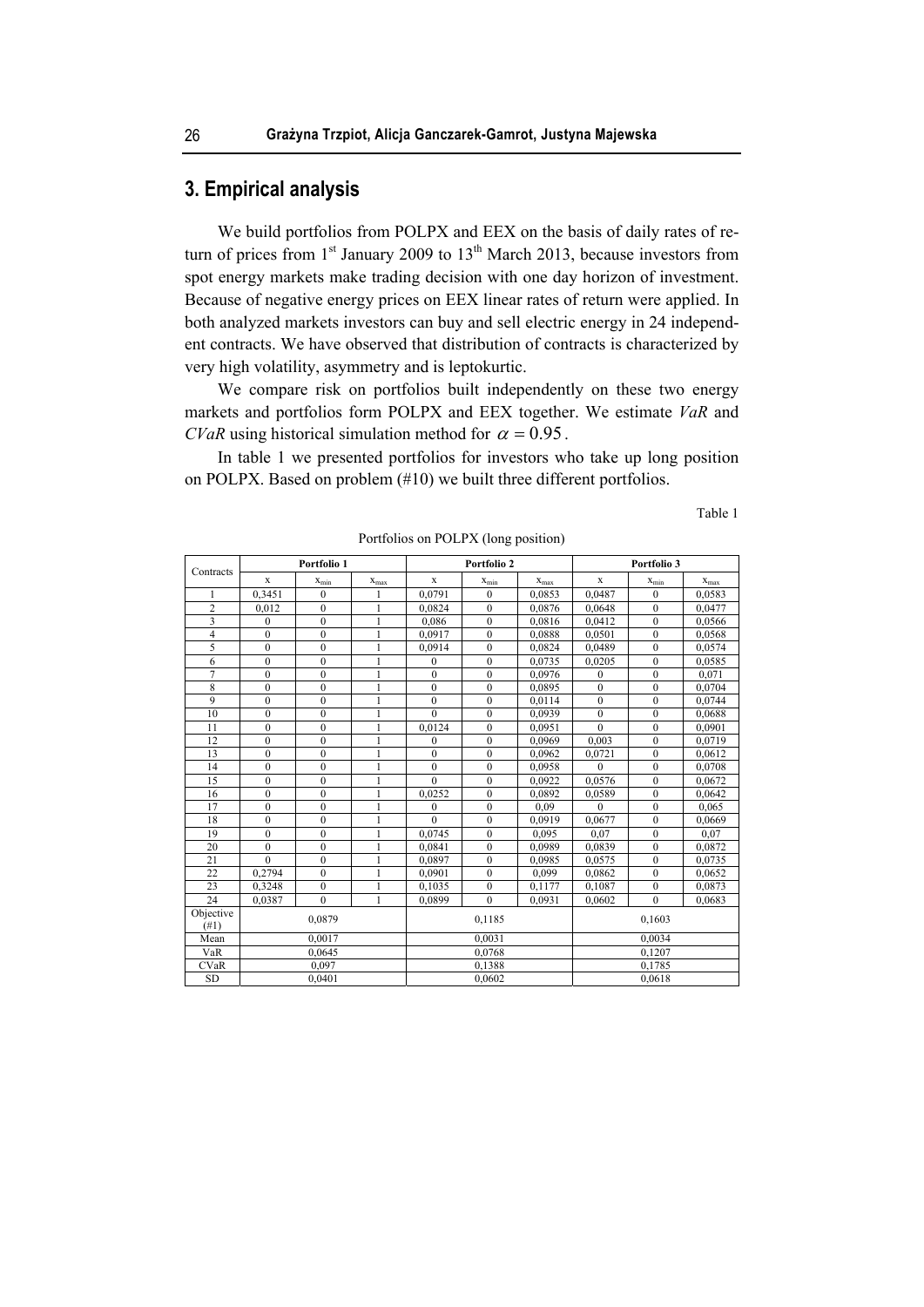Portfolio number one consists only of night contracts. In the next two portfolios the real demand for electric energy in respective hours of the day was taken into consideration ( $0 \le x_i \le x_{max}$ ). In the second portfolio  $x_{max}$  was assumed to be equal to the real demand observed on POLPX for the contract in the studied period, augmented by 5%. In the third portfolio contracts are augmented by 2.5%. Based on these portfolios we can say that investors shouldn't buy electric energy in hour 7-10, 14 and 17.

In table 2 we presented portfolios for investor opening long positions on EEX. Based on problem (10) we built next three different portfolios. For every hour of the day we built two portfolios ( $0 \le x_i \le x_{max}$ ) under the same constraint as for POLPX. Based on these portfolios we can say that investors shouldn't buy electric energy in hour 1, 5 and 9.

In next step of the analysis the portfolios based on 48 contracts form POLPX and EEX were built. Table 3 presents results of the optimization problem (10). In general, when we compare risk measures by  $CVaR<sub>0.95</sub>$ , risk on EEX is greater than risk on POLPX, so weights of contracts from POLPX are greater than weights of contracts from EEX, especially for night and early morning hours from 1 to 9. There is no significance difference between weights in hours during a day.

In the portfolio 7 the restriction for portfolio weights was used similar to portfolio 1 (for POLPX) and portfolio 4 (for EEX). For portfolios 8 and 9  $x_{\text{max}}$  was assumed in the same way as for earlier constructed portfolios for POLPX and EEX.

Table 2

|                | Portfolio 4  |              |           | Portfolio 5  |                  |                | Portfolio 6  |              |           |
|----------------|--------------|--------------|-----------|--------------|------------------|----------------|--------------|--------------|-----------|
| Contracts      | X            | $X_{\min}$   | $X_{max}$ | X            | $X_{min}$        | $X_{max}$      | X            | $X_{min}$    | $x_{max}$ |
|                | 2            | 3            | 4         | 5            | 6                | $\overline{7}$ | 8            | 9            | 10        |
|                | $\mathbf{0}$ | $\mathbf{0}$ |           | $\theta$     | $\mathbf{0}$     | 0,0853         | $\theta$     | $\Omega$     | 0,0583    |
| $\overline{c}$ | $\theta$     | $\theta$     |           | 0.002        | $\mathbf{0}$     | 0,0876         | 0,0242       | $\theta$     | 0,0477    |
| 3              | 0,0003       | $\Omega$     |           | 0,0024       | $\mathbf{0}$     | 0,0816         | 0,012        | $\mathbf{0}$ | 0,0566    |
| 4              | 0,0012       | $\mathbf{0}$ |           | 0,0008       | $\boldsymbol{0}$ | 0,0888         | 0,0084       | $\mathbf{0}$ | 0,0568    |
| 5              | $\theta$     | $\mathbf{0}$ |           | $\mathbf{0}$ | $\mathbf{0}$     | 0,0824         | $\mathbf{0}$ | $\mathbf{0}$ | 0,0574    |
| 6              | 0.0002       | $\theta$     |           | $\theta$     | $\mathbf{0}$     | 0,0735         | $\Omega$     | $\mathbf{0}$ | 0,0585    |
| $\overline{7}$ | 0.0004       | $\Omega$     |           | 0,0002       | $\mathbf{0}$     | 0,0976         | 0,0001       | $\mathbf{0}$ | 0,071     |
| 8              | 0            | $\theta$     |           | 0,0011       | $\mathbf{0}$     | 0,0895         | 0.0006       | $\mathbf{0}$ | 0,0704    |
| 9              | $\theta$     | $\mathbf{0}$ |           | $\Omega$     | $\mathbf{0}$     | 0,0114         | $\Omega$     | $\mathbf{0}$ | 0,0744    |
| 10             | 0,0146       | $\mathbf{0}$ |           | 0.0487       | $\mathbf{0}$     | 0,0939         | 0,0454       | $\mathbf{0}$ | 0,0688    |
| 11             | 0,0674       | $\theta$     |           | 0.0641       | $\mathbf{0}$     | 0,0951         | 0,0648       | $\mathbf{0}$ | 0,0901    |
| 12             | 0.0561       | $\mathbf{0}$ |           | 0,0812       | $\mathbf{0}$     | 0.0969         | 0,0656       | $\mathbf{0}$ | 0,0719    |
| 13             | 0,0741       | $\theta$     |           | 0,0701       | $\mathbf{0}$     | 0,0962         | 0,0674       | $\mathbf{0}$ | 0,0612    |
| 14             | 0,0678       | $\theta$     |           | 0.0841       | $\mathbf{0}$     | 0.0958         | 0,0678       | $\mathbf{0}$ | 0,0708    |
| 15             | 0,0795       | $\theta$     |           | 0,0689       | $\mathbf{0}$     | 0,0922         | 0,0599       | $\mathbf{0}$ | 0,0672    |
| 16             | 0,0011       | $\theta$     |           | 0,0237       | $\mathbf{0}$     | 0,0892         | 0,0278       | $\mathbf{0}$ | 0,0642    |
| 17             | 0,0594       | $\theta$     |           | 0,0548       | $\mathbf{0}$     | 0,09           | 0,0781       | $\mathbf{0}$ | 0,065     |
| 18             | 0,0794       | $\mathbf{0}$ |           | 0,0711       | $\mathbf{0}$     | 0,0919         | 0,0679       | $\mathbf{0}$ | 0,0669    |
| 19             | 0,0887       | $\theta$     |           | 0.0785       | $\mathbf{0}$     | 0,095          | 0,0686       | $\mathbf{0}$ | 0,07      |
| 20             | 0,0675       | $\mathbf{0}$ |           | 0,0761       | $\mathbf{0}$     | 0,0989         | 0,0688       | $\mathbf{0}$ | 0,0872    |

Portfolios on EEX (long position)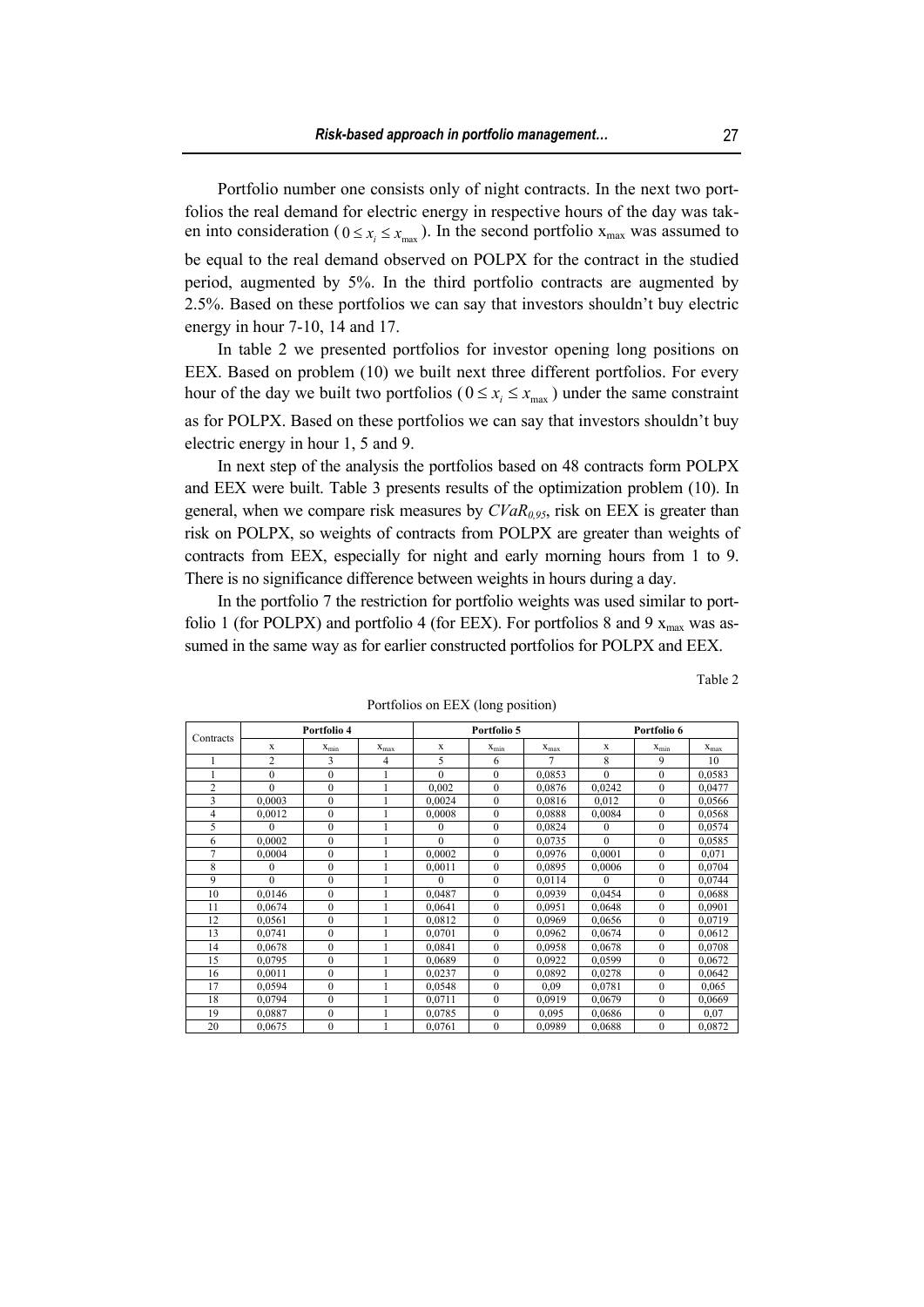Table 2 cont.

|                   |        |          |  |          | 6        |        | δ        |          | 10     |
|-------------------|--------|----------|--|----------|----------|--------|----------|----------|--------|
| 21                | 0,0724 |          |  | 0,0601   | $\theta$ | 0,0985 | 0,0689   |          | 0,0735 |
| 22                | 0,0921 | $\theta$ |  | 0.0699   | $\theta$ | 0,099  | 0,0626   | $\Omega$ | 0,0652 |
| 23                | 0,0855 | $\theta$ |  | 0.0711   | $\theta$ | 0,1177 | 0,0729   | $\theta$ | 0,0873 |
| 24                | 0,0923 |          |  | 0,0711   | $\theta$ | 0,0931 | 0,0682   |          | 0,0683 |
| Objective<br>(#1) | 0,079  |          |  | 1,1211   |          |        | 1,8401   |          |        |
| Mean              | 0,0145 |          |  | $-0.214$ |          |        | $-0.374$ |          |        |
| VaR               | 0,5584 |          |  | 0.3124   |          |        | 0.5147   |          |        |
| <b>CVaR</b>       | 1,0871 |          |  | 1,1399   |          |        | 1,2873   |          |        |
| <b>SD</b>         | 0,5521 |          |  | 1,9741   |          |        | 3,249    |          |        |

Table 3

Portfolios on POLPX and EEX

|                         | Portfolio 7  |                  |              | Portfolio 8  |                |           | Portfolio 9  |                  |           |
|-------------------------|--------------|------------------|--------------|--------------|----------------|-----------|--------------|------------------|-----------|
| Contracts               | <b>POLPX</b> | <b>EEX</b>       | $x_{max}$    | <b>POLPX</b> | <b>EEX</b>     | $X_{max}$ | <b>POLPX</b> | <b>EEX</b>       | $X_{max}$ |
|                         | 0,2849       | 0,001            |              | 0,0833       | $\mathbf{0}$   | 0,0853    | 0,0583       | $\boldsymbol{0}$ | 0,0583    |
| $\overline{2}$          | 0,0245       | 0,0022           | $\mathbf{1}$ | 0,0817       | 0,0005         | 0,0876    | 0,0567       | $\mathbf{0}$     | 0,0477    |
| $\overline{\mathbf{3}}$ | 0,0202       | 0,0011           | 1            | 0,0252       | 0,0001         | 0,0816    | 0,0566       | $\mathbf{0}$     | 0,0566    |
| $\overline{4}$          | 0,0206       | $\theta$         | $\mathbf{1}$ | 0,0244       | 0,0004         | 0,0888    | 0,0297       | 0,0021           | 0,0568    |
| 5                       | 0.0206       | $\theta$         | 1            | 0,0243       | $\Omega$       | 0,0824    | 0,0248       | $\Omega$         | 0,0574    |
| 6                       | 0,0204       | $\boldsymbol{0}$ | $\mathbf{1}$ | 0,024        | $\mathbf{0}$   | 0,0735    | 0,0245       | $\overline{0}$   | 0,0585    |
| $\overline{7}$          | 0,0216       | 0,0001           | $\mathbf{1}$ | 0,0232       | 0,0002         | 0,0976    | 0,0238       | 0.0001           | 0,071     |
| 8                       | 0,0245       | $\boldsymbol{0}$ | 1            | 0,0234       | 0,0001         | 0,0895    | 0,0239       | 0,0002           | 0,0704    |
| $\overline{9}$          | 0,0235       | $\theta$         | 1            | 0,0235       | $\overline{0}$ | 0,0114    | 0,024        | $\overline{0}$   | 0,0744    |
| 10                      | 0,0206       | 0,0139           | 1            | 0,0224       | 0,0147         | 0,0939    | 0,0242       | 0,0144           | 0,0688    |
| 11                      | 0,0201       | 0,0185           | $\mathbf{1}$ | 0,0239       | 0,0231         | 0,0951    | 0,0244       | 0,0217           | 0,0901    |
| 12                      | 0,0234       | 0,019            | 1            | 0,023        | 0,0224         | 0,0969    | 0,0244       | 0,0224           | 0,0719    |
| 13                      | 0,0254       | 0,0188           | 1            | 0,0239       | 0,0217         | 0,0962    | 0,0244       | 0,0222           | 0,0612    |
| 14                      | 0,0203       | 0,0152           | $\mathbf{1}$ | 0,0207       | 0,0169         | 0,0958    | 0,0244       | 0,0169           | 0,0708    |
| 15                      | 0,0204       | 0,0189           | $\mathbf{1}$ | 0,0239       | 0,0217         | 0,0922    | 0,0254       | 0,0223           | 0,0672    |
| 16                      | 0,0201       | 0,0063           | 1            | 0,0244       | 0,0048         | 0,0892    | 0,0245       | 0,004            | 0,0642    |
| 17                      | 0,0204       | 0.0139           | 1            | 0,0239       | 0,0148         | 0.09      | 0,0244       | 0,0145           | 0,065     |
| 18                      | 0,0201       | 0,0189           | 1            | 0,024        | 0,022          | 0,0919    | 0,0278       | 0,0223           | 0,0669    |
| 19                      | 0,0205       | 0,0196           | $\mathbf{1}$ | 0,0214       | 0,0229         | 0,095     | 0,0277       | 0,0233           | 0,07      |
| 20                      | 0,0207       | 0,02             | $\mathbf{1}$ | 0,0242       | 0,0234         | 0,0989    | 0,0247       | 0,0239           | 0,0872    |
| 21                      | 0.0209       | 0.0202           | 1            | 0.0245       | 0.0237         | 0.0985    | 0,0249       | 0.0242           | 0.0735    |
| 22                      | 0,0208       | 0,0204           | 1            | 0,0245       | 0,0214         | 0,099     | 0,0251       | 0,0254           | 0,0652    |
| 23                      | 0,0209       | 0.021            | $\mathbf{1}$ | 0,0247       | 0,025          | 0,1177    | 0,0294       | 0,0253           | 0,0873    |
| 24                      | 0.0207       | 0,022            | $\mathbf{1}$ | 0.0243       | 0,0262         | 0.0931    | 0,0248       | 0,0262           | 0.0683    |
| Objective<br>(1)        | 0,3804       |                  |              | 0,4874       |                |           | 0,4246       |                  |           |
| Mean                    | $-0,0222$    |                  |              | $-0.0171$    |                |           | $-0,0162$    |                  |           |
| VaR                     | 0.2267       |                  |              | 0,2587       |                |           | 0.2239       |                  |           |
| <b>CVaR</b>             | 0,33816      |                  |              | 0,3721       |                |           | 0,3999       |                  |           |
| Std. Devia-<br>tion     | 0,84         |                  |              |              | 0,7168         |           | 0,6241       |                  |           |

The negative value of portfolios return for POLPX and EEX together (see table 3) as well as for EEX (see table 2) can be the result of a negative electricity prices observed on EEX. The negative electricity prices ware first observed in 2009 on EEX as a result of demand and supply changes which come independently from price.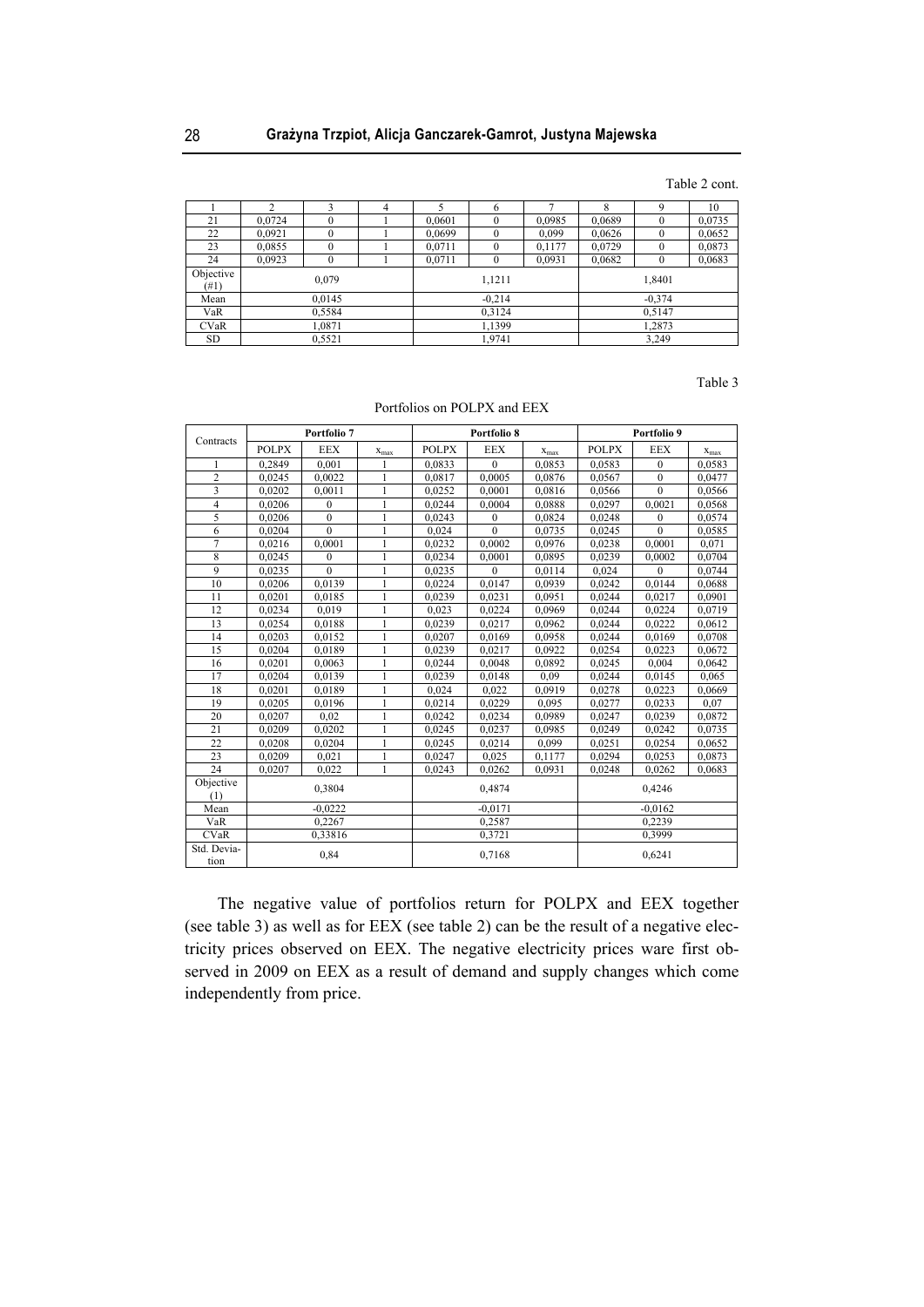## **Conclusions**

The risk of price changes on EEX is much greater than risk on POLPX. Contracts in night and early morning hour on POLPX are more attractive, but for odd hours contracts on two spot markets give very similar distance between risk and profit. Portfolios constructed for both electricity markets consist of contracts for all hours during the day in opposite to the portfolios built only for POLPX and EEX.

## **References**

- Artzner P., Delbaen F., Eber J.M., Heath D.: Coherent Measures of Risk. "Mathematical Finance" 1999, 9(3), 203-228.
- Heilpern S.A.: *Aggregate Dependent Risks Risk Measure Calculation*. "Mathematical Economics" 2011, 7(14), 108-122.
- Jajuga K., Jajuga T.: *Inwestycje. Instrumenty finansowe. Ryzyko finansowe. Inżynieria finansowa*. WN PWN, Warszawa 1998.
- Jorion P.: *Value at Risk: New Benchmark for Managing Financial Risk* (3rd ed.). McGraw-Hill, 2006.
- Markowitz H.M.: *Portfolio Selection*. "Journal of Finance" 1952, 7, 77-91.
- Ogryczak W., Ruszczyński A.: *Dual Stochastic Dominance and Quantile Risk Measures*. "International Transactions in Operational Research" 2002, 9(5), 661-680.
- Pflug G.Ch.: *Some Remarks on the Value-at-risk and the Conditional Value-at Risk*. In: *Probabilistic Constrained Optimization: Methodology and Applications*. Ed. S. Uryasev. Kluwer, Dordrecht 2000, 272-281.
- Rockafellar R.T., Uryasev S.: *Optimization of Conditional Value-at-Risk.* "The Journal of Risk" 2000, 2(3), 21-41.
- Rockafellar R.T., Uryasev S.: *Conditional Value-at-Risk for General Loss Distributions*. "Journal of Banking and Finance" 2002, 26(7), 1443-1471.
- Steuer R.E., Qi Y., Hirscheberger M.: *Developments in Multi-attribute Portfolio Selection.* In: *Multiple Criterion Decision Making*. Ed. T. Trzaskalik. UE, Katowice 2006, 251-262.
- Steuer R.E., Qi Y., Hirscheberger M.: *Comparative Issues in Large-scale Mean-variance Efficient Frontier Computation.* "Decision Support Systems" 2011, 51(2), 250-255.
- Uryasev S.: *Conditional Value-at-Risk: Optimization Algorithms and Applications.* "Financial Engineering News" 2000, 14, 1-5.